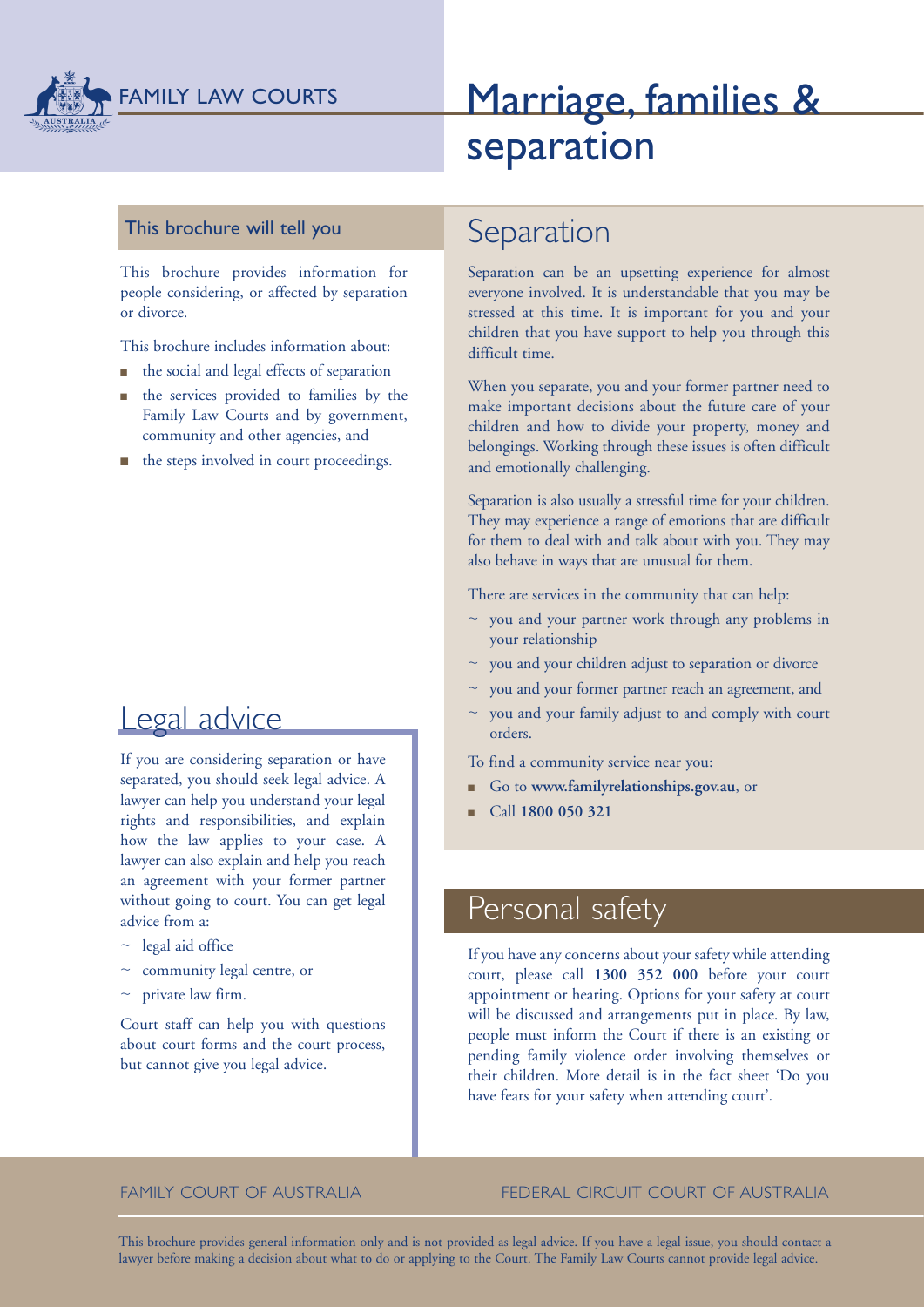# Non-court based family services

People considering separation or divorce, and those affected by it, are encouraged to use services in the community to resolve issues. Community-based services that can help you and your family include:

FAMILY COUNSELLING - a process in which a family counsellor helps people deal with personal and interpersonal issues relating to families, relationships, marriage, separation and divorce.

FAMILY DISPUTE RESOLUTION - a process in which a family dispute resolution practitioner, independent of all the parties, helps people resolve some or all of their disputes with each other during and after separation and divorce.

ARBITRATION – a process in which parties to a dispute present arguments and evidence to an arbitrator, who makes a determination to resolve the dispute. You can get a list of arbitrators from the Australian Institute of Family Law Arbitrators and Mediators (AIFLAM):

- <sup>n</sup> Go to **www.aiflam.org.au**
- <sup>n</sup> or call **02 6246 3758**.

If there is a history of family violence, it may not be appropriate to attend the services listed above. Speak to staff at the agency about your options and the support services that are available.

## Confidentiality in non-court based family services

Generally, what is said during family counselling and family dispute resolution is confidential and cannot be used in court later. There are exceptions; for instance:

- $\sim$  where there is a legal requirement to report a suspicion or risk of child abuse and violence or threats of violence, and
- $\sim$  the Court may order that a family counsellor or family dispute resolution practitioner give evidence of an admission or disclosure of abuse made during a session.

**NOTE**: Meetings, discussions or other exchanges with arbitrators are not confidential, and may be used in court.

## **Reaching** an agreement

## What are the advantages?

Reaching an agreement with your former partner can offer many advantages, such as:

- ~ you make your own decisions
- ~ you greatly reduce the financial and emotional costs of legal proceedings
- your continuing relationship as parents, if you have children, is likely to work better
- $\sim$  you are able to move forward and make a new life for yourself, and
- you may improve communication with your former partner and be better able to resolve disputes in the future.

## Parenting plans

A parenting plan is a written agreement that sets out parenting arrangements for children. Because it is worked out and agreed jointly, you and your former partner do not need to go to court.

Unless the Court orders otherwise, you and your former partner can agree to change a parenting order (made on or after 1 July 2006) by entering into a parenting plan. A parenting plan is not legally enforceable. It is different from a parenting order, which is made by the Court.

For more information about parenting plans and how they work, speak to staff at a community-based service and/or get legal advice.

## Consent orders

A consent order is a written agreement that is approved by the Court. A consent order can cover parenting arrangements for children as well as financial arrangements such as property and spousal or de facto maintenance.

Consent orders have the same legal force as if they had been made by a judicial officer after a court hearing.

You and your former partner can apply for consent orders to be made without going to court. For more information or to get an 'Application for Consent Orders Kit':

- <sup>n</sup> Go to **www.familylawcourts.gov.au**
- <sup>n</sup> call **1300 352 000,** or
- visit your nearest family law registry.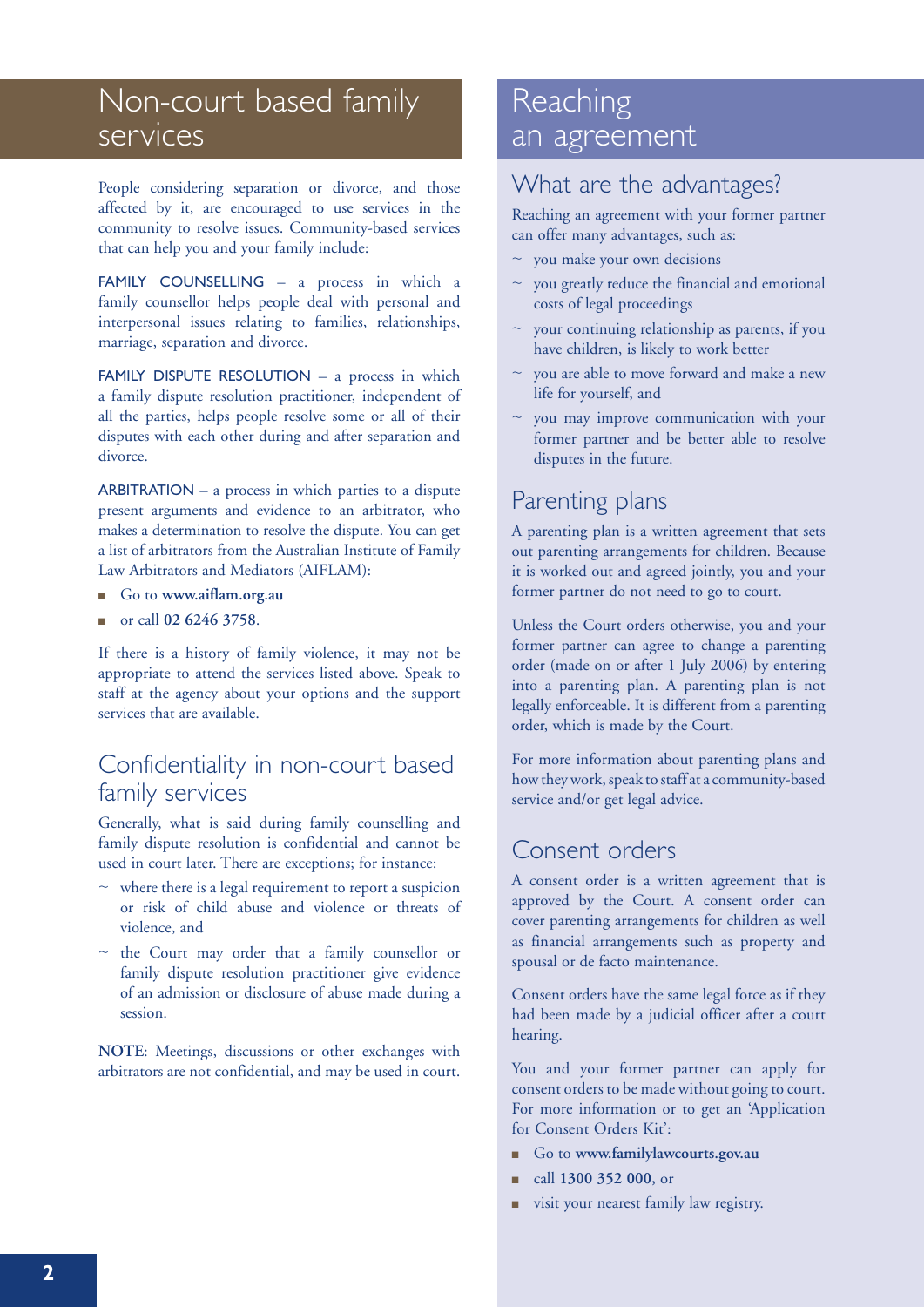## Going to court

If you cannot reach an agreement, you may consider applying to the Court for orders. Going to court is often a stressful time for many people. It can also be expensive and time consuming. However, sometimes it may be the only way to deal with a dispute.

Even when a court application is filed, it is possible to reach an agreement, at any stage, without the need for a court hearing. In fact, a judicial officer is needed to make a final decision in only a very small percentage of cases started in court.

## Compulsory Family Dispute Resolution

Before you apply to the Court for a parenting order, including those seeking changes to an existing parenting order, you need to attend Family Dispute Resolution (FDR) and obtain a certificate from a registered FDR provider.

There are some exceptions to this requirement, such as cases involving family violence, child abuse, or urgency. For more information about these exceptions, see the fact sheet 'Compulsory Family Dispute Resolution court procedures and requirements'.

For more information about FDR and how to locate a registered FDR provider:

- <sup>n</sup> Go to **www.familyrelationships.gov.au**
- n or call the Family Relationship Advice Line on **1800 050 321**.

NOTE: If you are required to provide a certificate and you fail to do so, the Court cannot accept your application.

### Pre-action procedures – Family Court

In the Family Court, parties intending to apply for parenting and/or financial orders must follow preaction procedures, which include attending dispute resolution, before filing an application. The aim of the pre-action procedures is to explore areas of resolution and where a dispute cannot be resolved, to narrow the issues which require a court decision.

For more information about applying for parenting or financial orders in the Family Court see the brochures:

- $\sim$  Before you file pre-action procedure for financial cases, and
- Before you file pre-action procedure for parenting cases.

### Steps involved in court proceedings

 $\bigcap$  Pre-action procedures

- **2** Court application filed **Commonwealth Courts**
- (3) First court appointment or hearing
- 4 Child dispute services (see 'Family Consultants' on page four of this brochure)
- (5) Court based dispute resolution (financial)
- 6 Preparation for final trial or hearing
- 7 Final trial or hearing
	- ▲ only applies in Family Court
	- \* may include additional court appointments or hearings

Agreement may be reached at any stage, with consent orders made and the case finalised.

Different steps may apply in some cases. You can get more information about particular court appointments and hearings from:

- <sup>n</sup> **www.familylawcourts.gov.au**
- <sup>n</sup> by calling **1300 352 000**
- or at your nearest family law registry.



Applications for Divorce (and certain accompanying documents) can now be electronically filed through the Commonwealth Courts Portal (**www.comcourts.gov.au**).

For more information see the '*Commonwealth Courts Portal User Guide*', available at **www.familylawcourts.gov.au**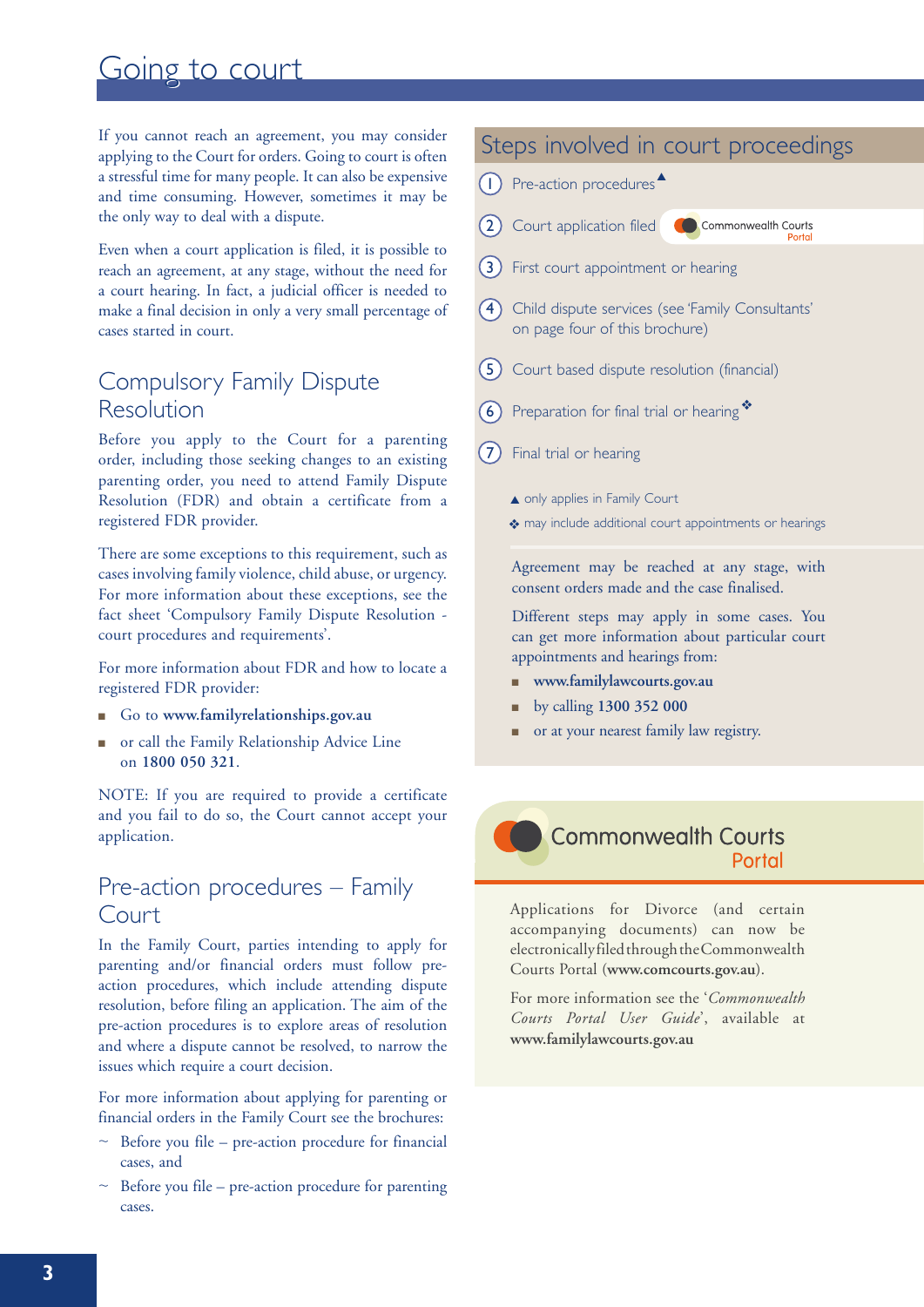## Going to court

### Family Consultants

Family consultants are psychologists and/or social workers who specialise in child and family issues after separation and divorce.

Family consultants can help you and the Court in many ways. They can:

- help you and the other party resolve your dispute
- assist and advise the Court and give evidence about your case
- write and provide a report to the Court about your family, and
- advise the Court about the services provided to families by government, community and other agencies.

Their work with you is not confidential and may be used in court at a later date.

If appropriate, the Court may also appoint a family counsellor or FDR practitioner. Communications with a family counsellor or FDR practitioner are confidential and may not be used in court.

For more information about family consultants, see the fact sheet 'Family Consultants'.

### Children at Court

Generally, courts are not an appropriate place for children. You should make other arrangements for their care when you come to court.

Sometimes children will need to attend court to speak to a family consultant or judicial officer. If this is your situation, you should check with court staff if any child care arrangements need to be made for the day.

## Compliance with court orders

When an order is made each person bound by the order must follow it. There are services in the community that can help you and your family adjust to and comply with court orders.

If the order is not complied with, you may file a court application. The Court can make an order to enforce an existing order. The Court may also make an order that discharges, varies or suspends the order or renews some or all of an earlier order, or adjourn the case to allow a person to apply for a further order that alters the existing order.

If the Court finds a person has breached (contravened) a parenting order, it may impose a range of penalties. For more information about this, see the fact sheet 'Compliance with parenting orders'.

#### Interpreters

If you need an interpreter to assist you at court, please tell court staff at least two weeks before your court appointment or hearing. They will arrange a professional and independent interpreter to assist you free of charge.

If you need to contact the Family Law Courts, call the Translating and Interpreting Service on **13 14 50**. This is a free service.

The Family Law Courts respect your right to privacy and the security of your information. You can read more about the Courts' commitments and legal obligations in the fact sheet 'The Family Law Courts and your privacy'. The fact sheet includes details about information protection under the privacy laws and where privacy laws do not apply.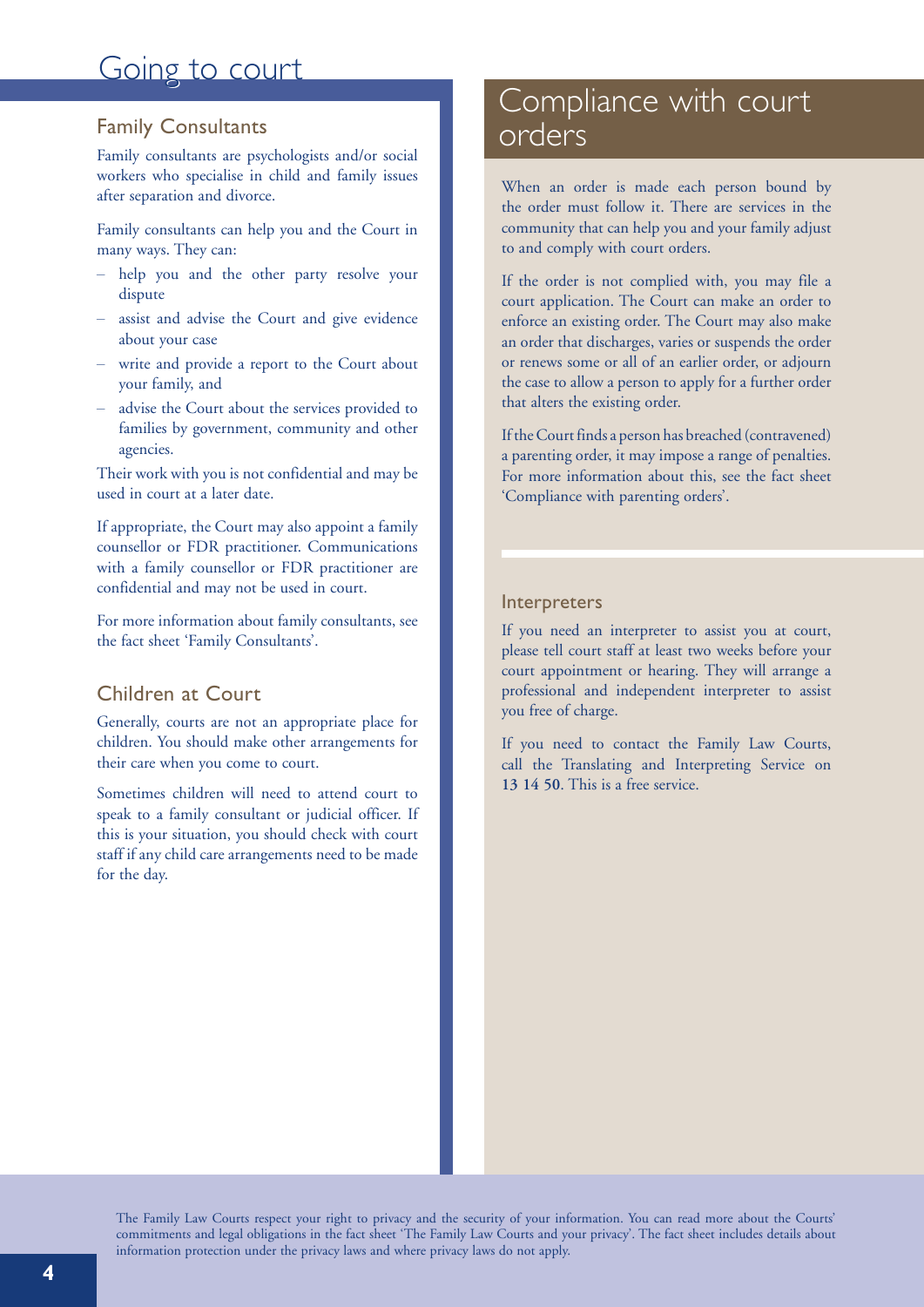## Other help available

## Family Relationship Centres

#### Family Relationship Centres:

- $\sim$  provide information to help strengthen family relationships
- $\sim$  help families access other services, and
- $\sim$  provide confidential assistance for separating families; for instance, family dispute resolution.

For more information about Family Relationship Centres or to find a centre near you:

<sup>n</sup> Go to **www.familyrelationships.gov.au** or call **1800 050 321**

## Child Support Agency

The Child Support Agency (CSA) administers the Australian Government's Child Support Scheme and helps parents take responsibility for the financial support of their children after separation.

CSA has information available to support separated parents and their children. Some of the booklets include the *Me and My* series:

- ~ Me and my Kids—Parenting from a Distance
- ~ Me and my Money—Practical money ideas
- ~ What about Me?—Taking care of yourself
- $\sim$  Me, my kids and my Ex-Forming a workable relationship for the benefit of your children, and
- ~ Me and my Changing Family—Moving Forward.

To contact CSA or order any of their free publications:

<sup>n</sup> Go to **www.csa.gov.au** or call **13 12 72**

### Centrelink/Family Assistance Office

Centrelink and the Family Assistance Office can help with:

- $~\sim~$ financial assistance
- $\sim$  child care costs
- $\sim$  finding a job.

If you already receive a payment from Centrelink, you should contact them to advise of any changes to your circumstances to ensure you receive your correct entitlement.

Ask for the booklet 'Are you a parent or guardian?' which provides information on payments and services available that you may be eligible for as well as your rights and obligations.

To contact Centrelink/Family Assistance Office or to order any of their free publications:

<sup>n</sup> Go to **www.centrelink.gov.au** or **www.familyassist.gov.au** or call **13 61 50** 

## Family law registries

Both the Family Court and the Federal Circuit Court of Australia (the Family Law Courts) deal with family law matters.

For more information about the Family Law Courts:

- <sup>n</sup> Go to **www.familylawcourts.gov.au**
- <sup>n</sup> Call **1300 352 000**, or
- Visit a family law registry near you.

#### AUSTRALIAN CAPITAL TERRITORY

 $\mathsf{Can}\mathsf{berra} \sim \mathsf{Chr}$  University Ave and Childers St Canberra ACT 2600

#### NEW SOUTH WALES

Albury ~ Level 1, 463 Kiewa St Albury NSW 2640

Dubbo ~ Cnr Macquarie and Wingewarra Sts Dubbo NSW 2830

Lismore ~ Level 2, 29-31 Molesworth St Lismore NSW 2480

Newcastle ~ 61 Bolton St Newcastle NSW 2300

Parramatta ~ 1-3 George St Parramatta NSW 2150

Sydney ~ 97-99 Goulburn St Sydney NSW 2000

Wollongong ~ Level 1, 43 Burelli St, Wollongong NSW 2500

#### NORTHERN TERRITORY

Alice Springs ~ Level 1, Centrepoint Building, Hartley St Alice Springs NT 0870

Darwin ~ 80 Mitchell St Darwin NT 0800

#### QUEENSLAND

Brisbane ~ 119 North Quay Brisbane Qld 4000 Cairns ~ Level 3 and 4, 104 Grafton St Cairns Qld 4870 Rockhampton ~ 46 East St (Cnr Fitzroy St) Rockhampton Qld 4700

Townsville ~ Level 2, Commonwealth Centre 143 Walker St Townsville Qld 4810

#### SOUTH AUSTRALIA

Adelaide ~ 3 Angas St Adelaide SA 5000

#### TASMANIA

Hobart ~ 39-41 Davey St Hobart Tas 7000

Launceston ~ Level 3, ANZ Building, Cnr Brisbane and George Sts Launceston Tas 7250

#### VICTORIA

Dandenong ~ 53-55 Robinson St Dandenong Vic 3175 Melbourne ~ 305 William St Melbourne Vic 3000

#### WESTERN AUSTRALIA

Perth ~ Family Court of Western Australia 150 Terrace Rd Perth WA 6000 08 9224 8222